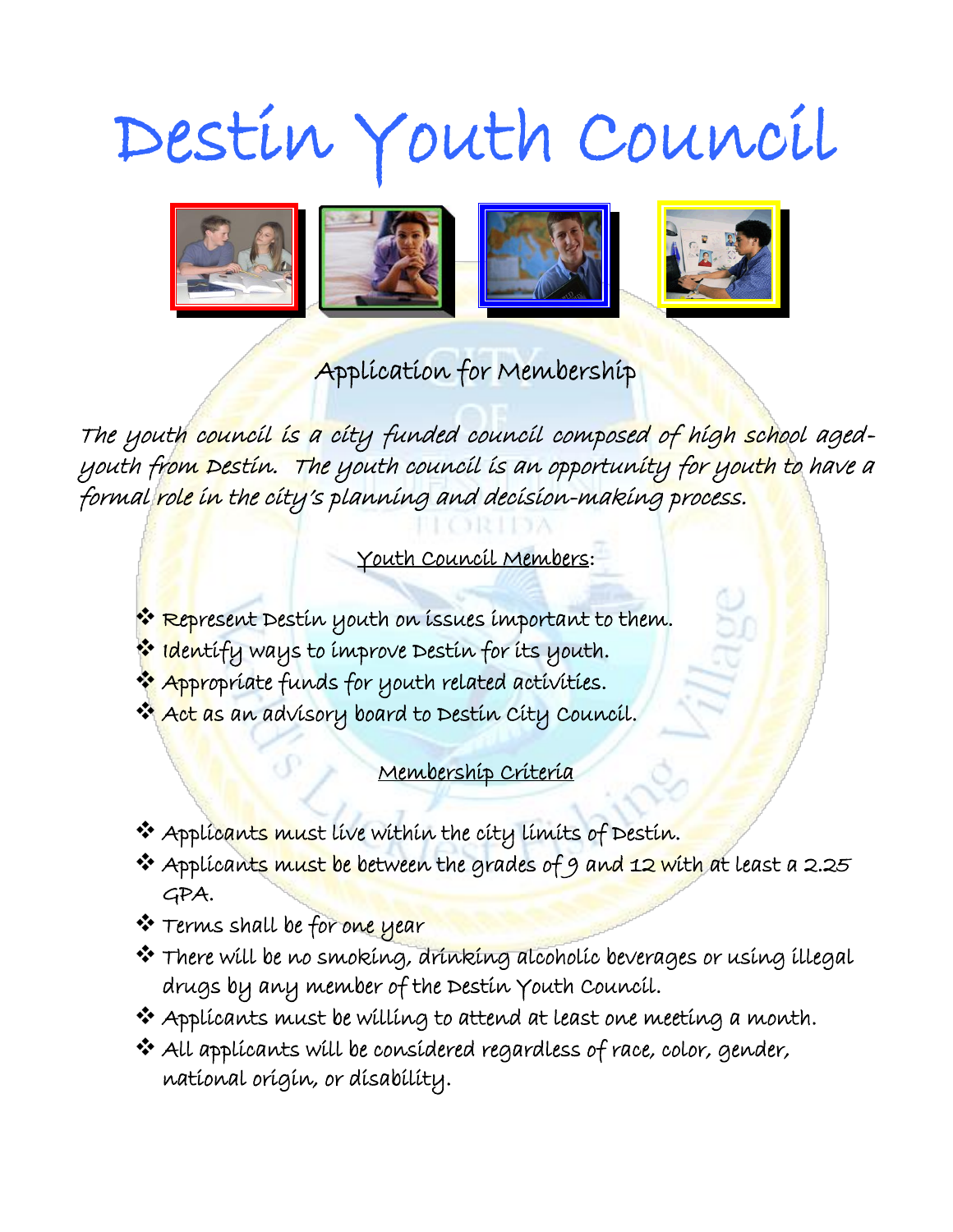#### *City of Destin 4200 Indian Bayou Trail Destin, FL 32541 (Attn: Office of the City Clerk)*

## *Applicant Information:*

| Name: Names                                                     |                                                                                              |
|-----------------------------------------------------------------|----------------------------------------------------------------------------------------------|
| Home Address:                                                   |                                                                                              |
| E-mail Address:                                                 |                                                                                              |
| <b>Phone Number:</b>                                            | Date of Birth                                                                                |
| School:                                                         | <b>Current Grade:</b>                                                                        |
|                                                                 | <b>Applicant Experience:</b>                                                                 |
| activities <mark>, and</mark> community activities.             | Please list activities in which you have participated. Include organizations, school-related |
|                                                                 | Name <mark>of Org</mark> anization: Name of Organization:                                    |
| Title or Position: <u>New York of The Contractor Contractor</u> |                                                                                              |
|                                                                 | Period of Involvement: Mours per week:                                                       |
|                                                                 | Name of Sponsor: <u>Name of Sponsor:</u> Name Number:                                        |
|                                                                 | Name of Organization:                                                                        |
| Title or Position:                                              |                                                                                              |
|                                                                 |                                                                                              |
| Name of Sponsor: Name of Sponsor:                               | <b>Example 21 Phone Number:</b>                                                              |
|                                                                 |                                                                                              |
|                                                                 |                                                                                              |
|                                                                 |                                                                                              |
|                                                                 |                                                                                              |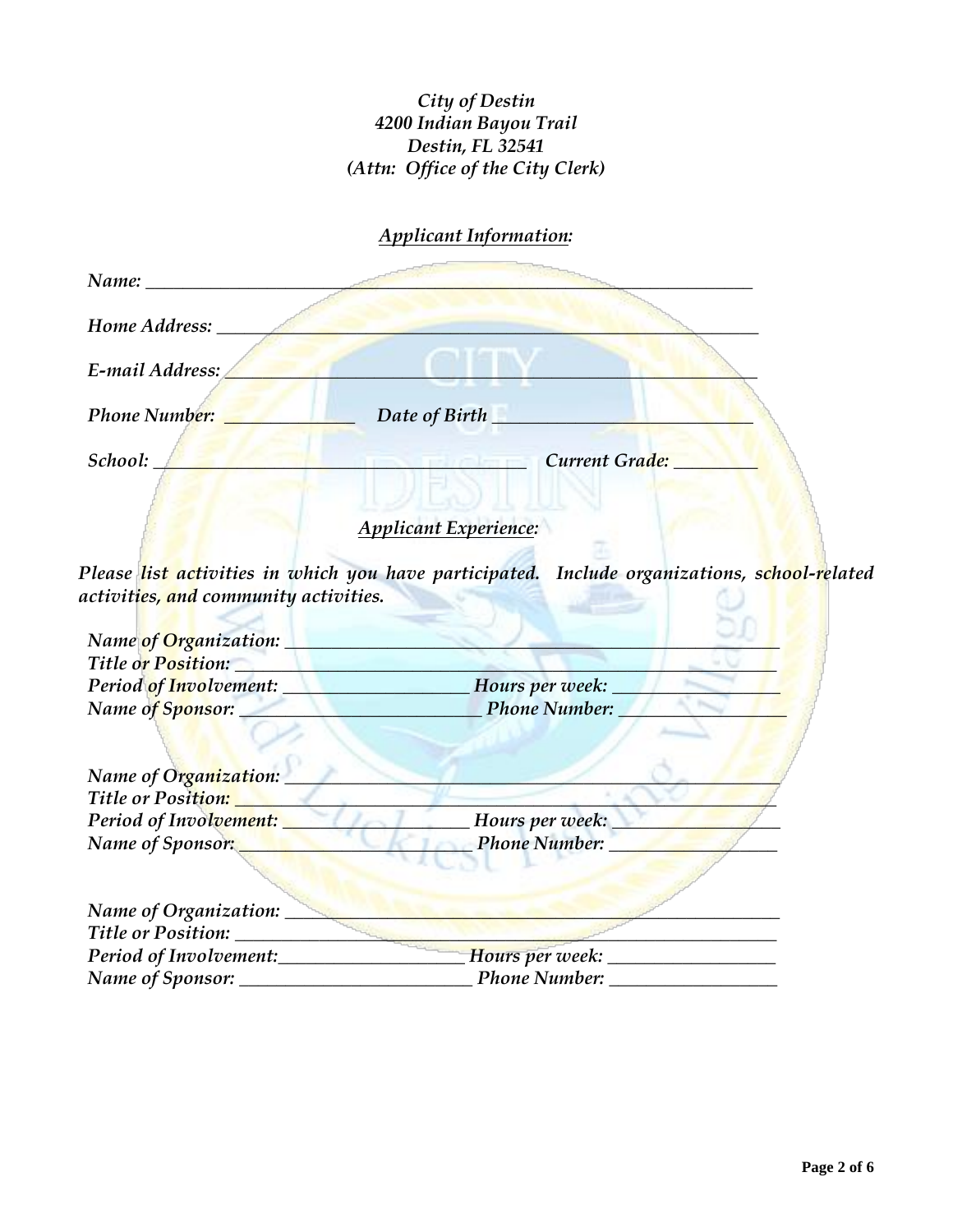## *Employment:*

 *Beginning with your present or most recent job, please list your employment history.*

| Type of Work: ______ |                                        |              |  |
|----------------------|----------------------------------------|--------------|--|
|                      |                                        |              |  |
| Name of Employer:    | <b>Example 21 Phone Number:</b>        |              |  |
|                      |                                        |              |  |
|                      |                                        |              |  |
| Type of Work:        |                                        |              |  |
| Period of Work:      | Mours per week:                        |              |  |
| Name of Employer:    | <b>Example 2</b> Phone Number:         |              |  |
|                      |                                        |              |  |
|                      |                                        |              |  |
|                      |                                        |              |  |
|                      |                                        |              |  |
|                      |                                        |              |  |
|                      |                                        |              |  |
|                      | <b>Sponsor and Personal References</b> |              |  |
|                      |                                        |              |  |
|                      |                                        |              |  |
| Name                 | <b>Address</b>                         | Phone number |  |
|                      |                                        |              |  |
|                      |                                        |              |  |
|                      |                                        |              |  |
|                      |                                        |              |  |
|                      |                                        |              |  |
|                      |                                        |              |  |
|                      |                                        |              |  |
|                      |                                        |              |  |
|                      |                                        |              |  |
|                      |                                        |              |  |
|                      |                                        |              |  |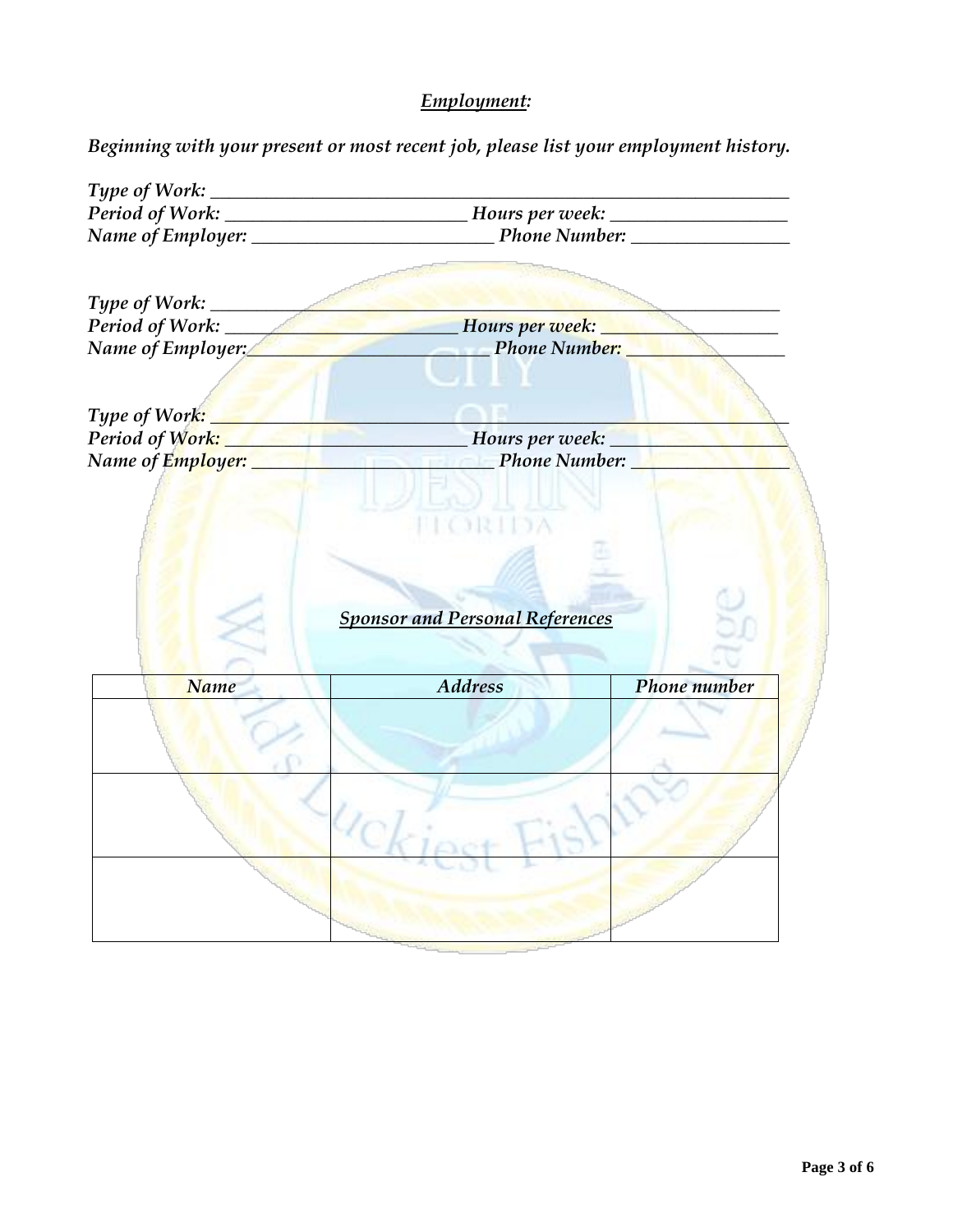#### *Additional Information:*

*To give each applicant the opportunity to demonstrate his or her eligibility for the Youth Council, answer the following questions limiting each response to 100 words or less. Use separate sheet of paper if necessary and attach response sheet to the application and submit together.* 

*1. Why do you believe that you would be a good candidate for the Youth Council? Any special qualities?*

*2. What do you envision a Youth Council as being? Why should there be one?*

*3. In your opinion, what is the most critical issue facing youth in your school, in your neighborhood, and in your city? What can a Youth Council do to solve such a problem?*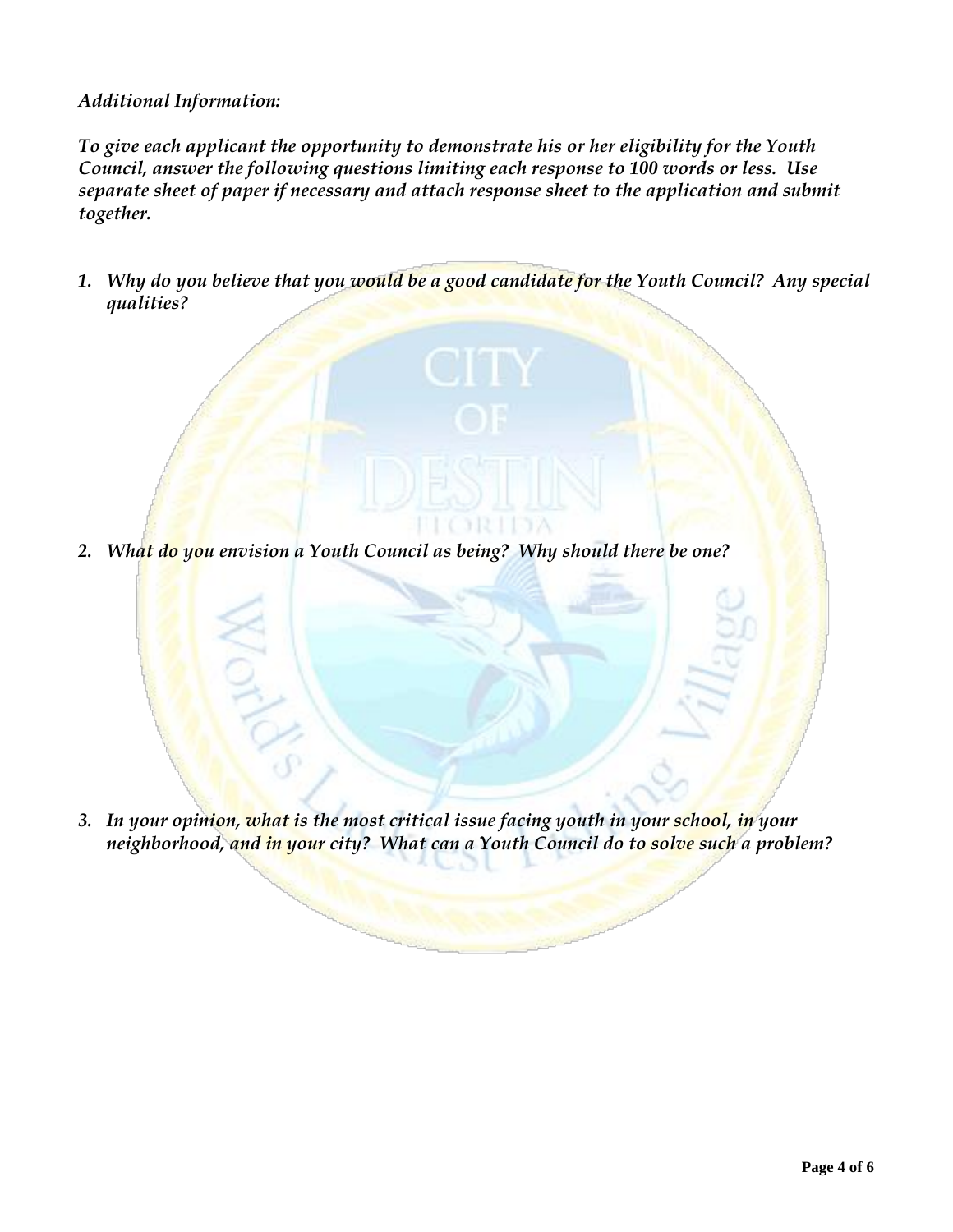#### *Applicant Statement*

*I hereby certify that the information I have given is true and correct to the best of my knowledge. I understand that provision of false information may disqualify my consideration. I authorize the release of this information for verification purposes and understand it will be used only to process my application. I also understand that by submitting this form, I am submitting an application to participate as a member of the Destin Youth Council and that said application is only complete upon receipt of the Parental/Guardian Consent and Liability Release form and receipt of GPA certification form and class rank verification form signed by my school counselor. Upon submission of the application, I understand that I will be considered for membership with all other applicants and that I may or may not be selected for membership. If selected, I agree to attend all meetings and events and understand that I will be removed from membership for failure to do so.* 



*I, the undersigned, do hereby consent to my child's participation in the Destin Youth Council. I acknowledge that I have read and understand the Destin Youth Council By-Laws and allow my child to attend all meetings and events relative to this program; and that I understand that my child will be removed from membership for failure to do so. I also acknowledge that upon submission of the application, my child will be considered for membership with all other applicants and that my child may or may not be selected for membership. I further acknowledge that my child's participation in this program is voluntary and I agree to release the City of Destin and all of their employees, officials, and any and all individuals and organizations assisting or participating in the program from any and all claims for personal injuries and property damage which my child may suffer while participating as a member of the Destin Youth Council.* 

*Signature of Parent or Guardian Date*